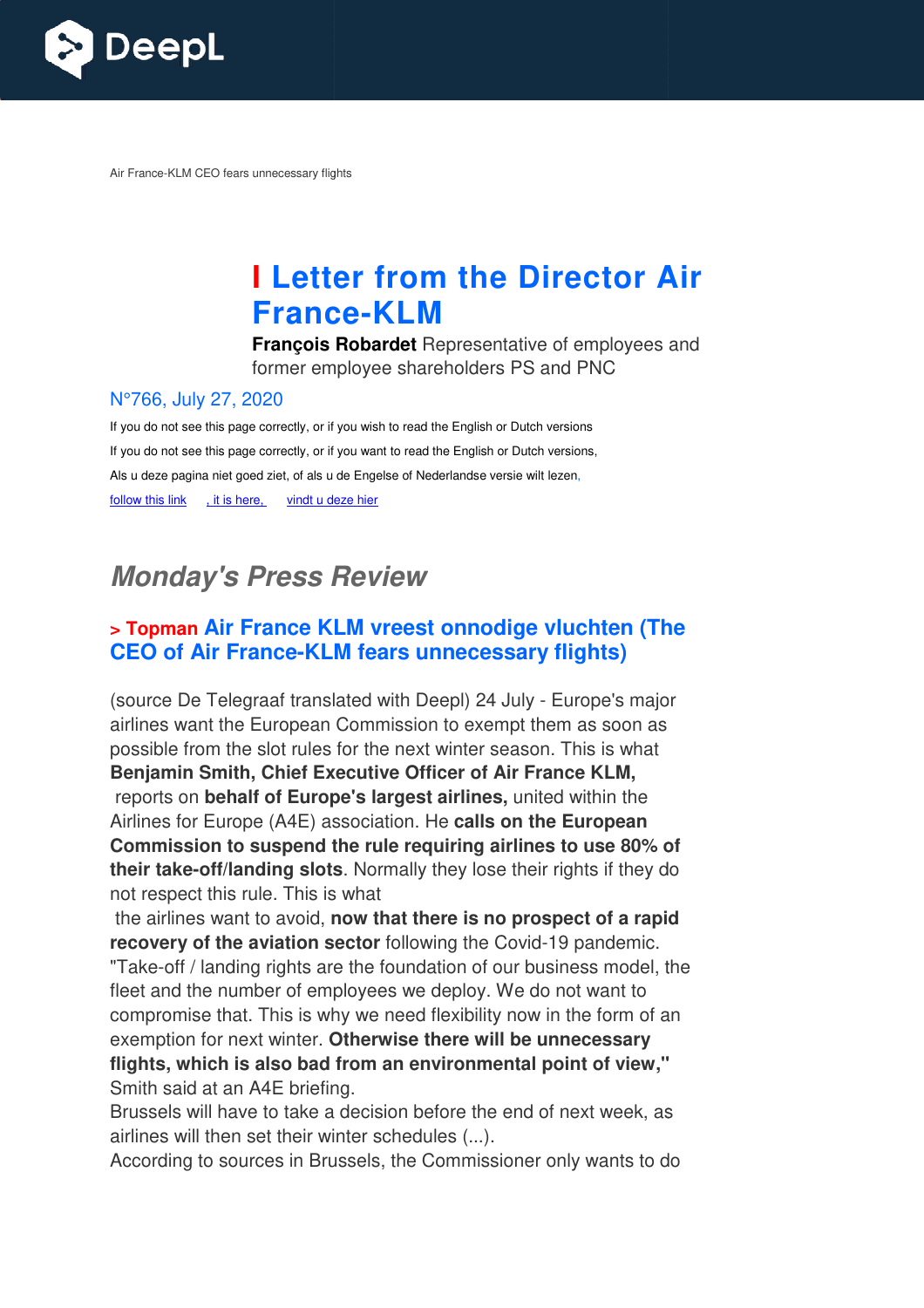this under additional conditions, as the rule is that unused slots are returned to the airport. The additional conditions still need to be approved by the European Council and the Parliament. The matter is not expected to be decided until September.

The airline **KLM announced** internally a few weeks ago **that it wants to try to retain as many slots as possible. In order to do this, the airline deploys smaller aircraft, which often fly to European destinations**.

According to A4E, bookings are currently mainly last-minute, which makes it difficult for airlines to make forecasts on the evolution of the schedule  $(...)$ .

**My comment:** *At congested airports (in Europe these are mainly Orly, Schiphol, Frankfurt and Heathrow), the preservation of slots (the take-off / landing slots) is essential for European airlines.* 

*Already at the beginning of the health crisis, many flights had been operated by airlines that feared losing their slots. The European Commission reacted by introducing a moratorium for the summer 2020 season.* 

*In view of the weak recovery of traffic, it is essential that this measure be extended for the winter season 2020-2021. Otherwise, companies based at saturated airports would risk losing their slots permanently, with the social consequences that we can imagine.* 

*For more details, please refer to my letter of last week. The article in the Tribune "Wizz Air calls for an end to the moratorium on slots, a brake on its impressive development during the crisis" went into more detail on this subject.*

#### **> Biarritz, Montpellier and Nice meet Orly again**

(source: Voyages d'Affaires) 22 July - **Air France is stepping up the pace at Orly by resuming flights to Nice, Biarritz and Montpellier**. However, the airline will have to rely on the return of **easyJet on the** latter two routes. In **August, easyJet is launching a regular service between Paris airport and the cities of Biarritz and Montpellier**. Air France's decision is therefore probably not unrelated to the return of the low-cost airline to these two destinations.

According to Air France's information, the Paris Orly-Nice route will operate from Friday 24 July (...).

On 30 July Air France will also be returning to Orly-Biarritz (...). On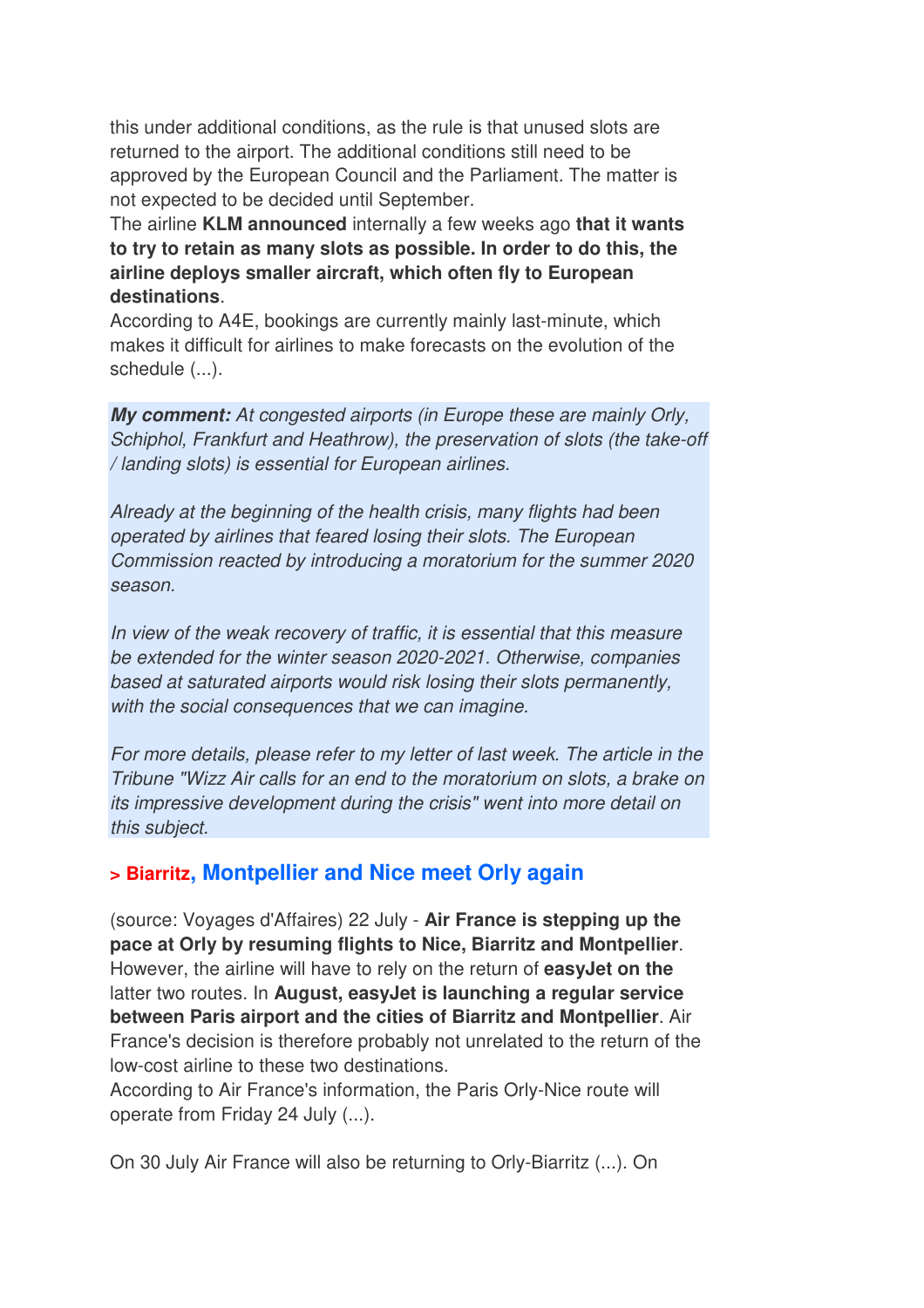Montpellier, the national airline will once again be operating a daily frequency on departure from Orly from 30 July (...). These two sections should in future be taken over by Transavia, with details of the new configuration of Air France's domestic network to be communicated at the end of the month by the airline's management. As for **easyJet,** in August it is launching four weekly flights to Biarritz-Orly in addition to the existing flights to and from CDG (...). The low-cost airline **has also resumed flights from Biarritz to Lyon, Mulhouse/Basel, Nice, London and Bristol.** 

**In Montpellier, easyJet** offers until August 30 four weekly flights to and from Orly. The management of the platform is delighted with this activity. Especially since the low-cost airline **has reopened routes** from the Mediterranean hub to **Basel/Mulhouse, London and Porto**. The Orly route contributes to the revival of tourism in our region," says Emmanuel Brehmer, Chairman of the Management Board of Montpellier Méditerranée Airport. **This offer is all the more attractive as it is proposed with extremely attractive fares combined with a high quality of service**".

**My comment:** *To compete with Air France on the French domestic network, easyJet has in recent years evolved its model. The low-cost British airline has developed an offer that is increasingly appealing to business customers.* 

*Transavia France, which is set to replace Air France on certain routes, including those out of Montpellier, will also have to develop its model to attract business customers.*

#### **> President Macron questioned on the closure of the Clermont-Orly line**

(source La Montagne) 26 July - **Air France's decision to stop the Clermont-Orly route is really not going through**. (...).

Already co-signatory with Auvergne parliamentarians of a letter addressed to the president of the Air France-KLM group, MEP Brice Hortefeux wrote again about the announcement of the closure of the Orly-Clermont route.

This time it is to the President of the Republic that Brice Hortefeux addresses himself. He mentions the contradiction between this announcement and Emmanuel Macron's speech of 14 July, in which he said: "When you have the train that takes three, four, five or six hours, is the plane line justified? Yes ".

**By recalling that Clermont is not served by the TGV, Brice**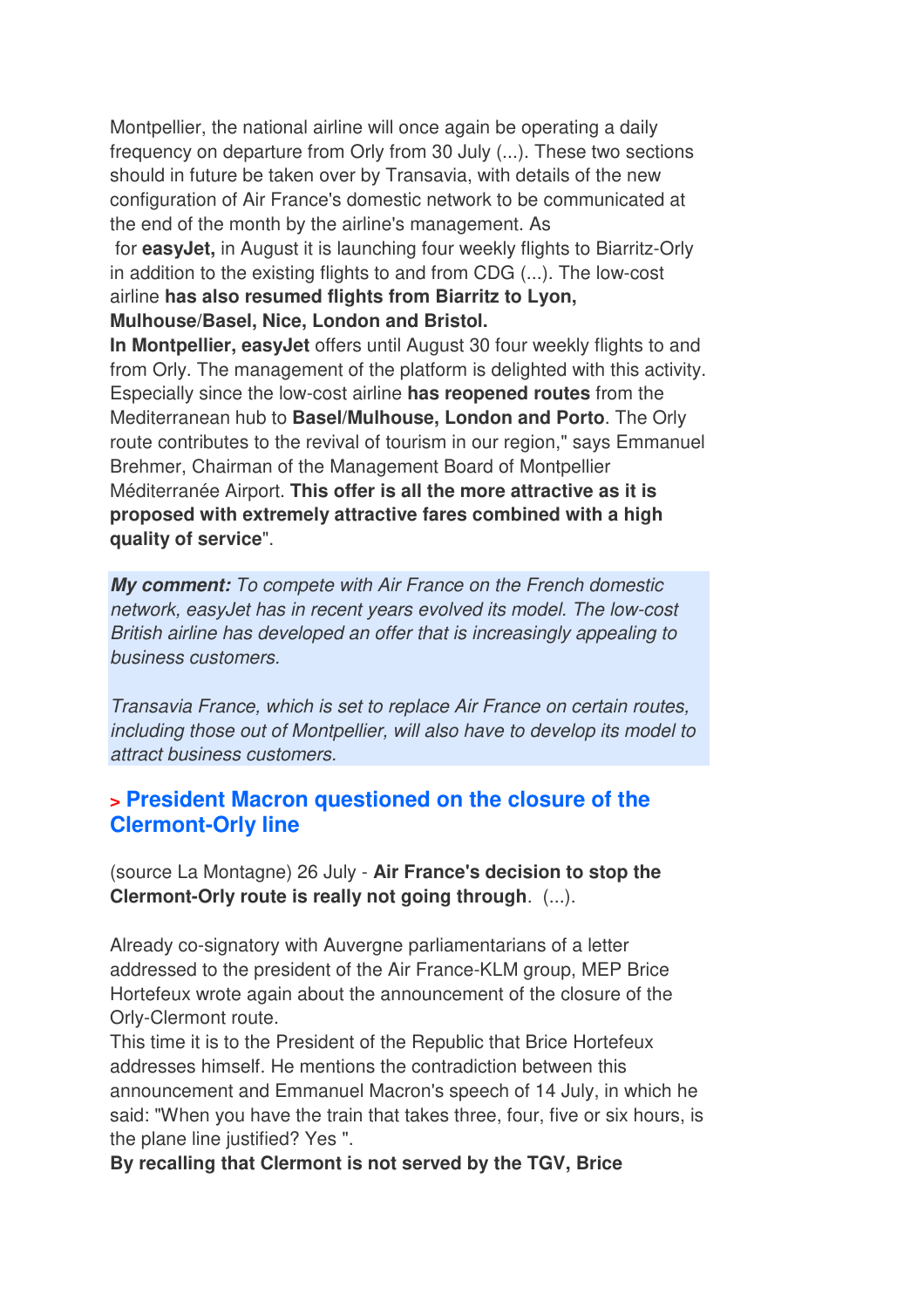**Hortefeux asserts that "the State shareholder not only has the means but above all the duty to prevent the return to the isolation of the Auvergne".**

**My comment:** *If Air France has decided to stop the Clermont-Paris route, it is mainly because of the deficit on this route.* 

*There is one way to preserve a route when it is in deficit: the use of a Public Service Delegation (PSD).* 

*The implementation of a PSD is the responsibility of the local authorities, with the support of the State. They issue a call for tenders to which airlines respond. These indicate the amount of losses to be compensated.* 

*If a company is retained, to make up its operating deficit, it will benefit from State funding as a land-use planning line.* 

*This is notably the case for services to Brive, Aurillac and Rodez.*

#### **> U.S. Airlines Prepare for Dramatic Autumn**

(source Les Échos) July 27 - U.S. airlines are not out of business. Despite a recent increase in air traffic due to holidays and the Independence Day weekend in early July, they continue to lose money. And, as the **United States struggles with the rising number of Covid-19 cases and casualties, the outlook remains bleak**.

The second quarter results released in recent days leave little doubt as to the extent of the damage they are suffering. Delta Airlines has seen its revenues fall by 88 per cent year-on-year, United Airlines by 87 per cent, American by 86 per cent and Southwest by 83 per cent. Between them, the four largest American airlines have suffered cumulative losses of more than 10 billion dollars in three months: 5.7 billion for Delta, 2.1 billion for American, 1.6 billion for United and 915 million for Southwest  $(\ldots)$ .

**While the increase in cases threatens the timid recovery, the priority for US airlines today is to reassure customers**. American Airlines has thus reinforced security measures on its aircraft: in some cases, passengers will have to certify that they do not feel any symptoms of Covid-19, the wearing of masks will be extended for ground staff, and the cleaning of each aircraft will be thorough between each flight (...). The

same is true of **Delta**, which has begun to ban passengers who refuse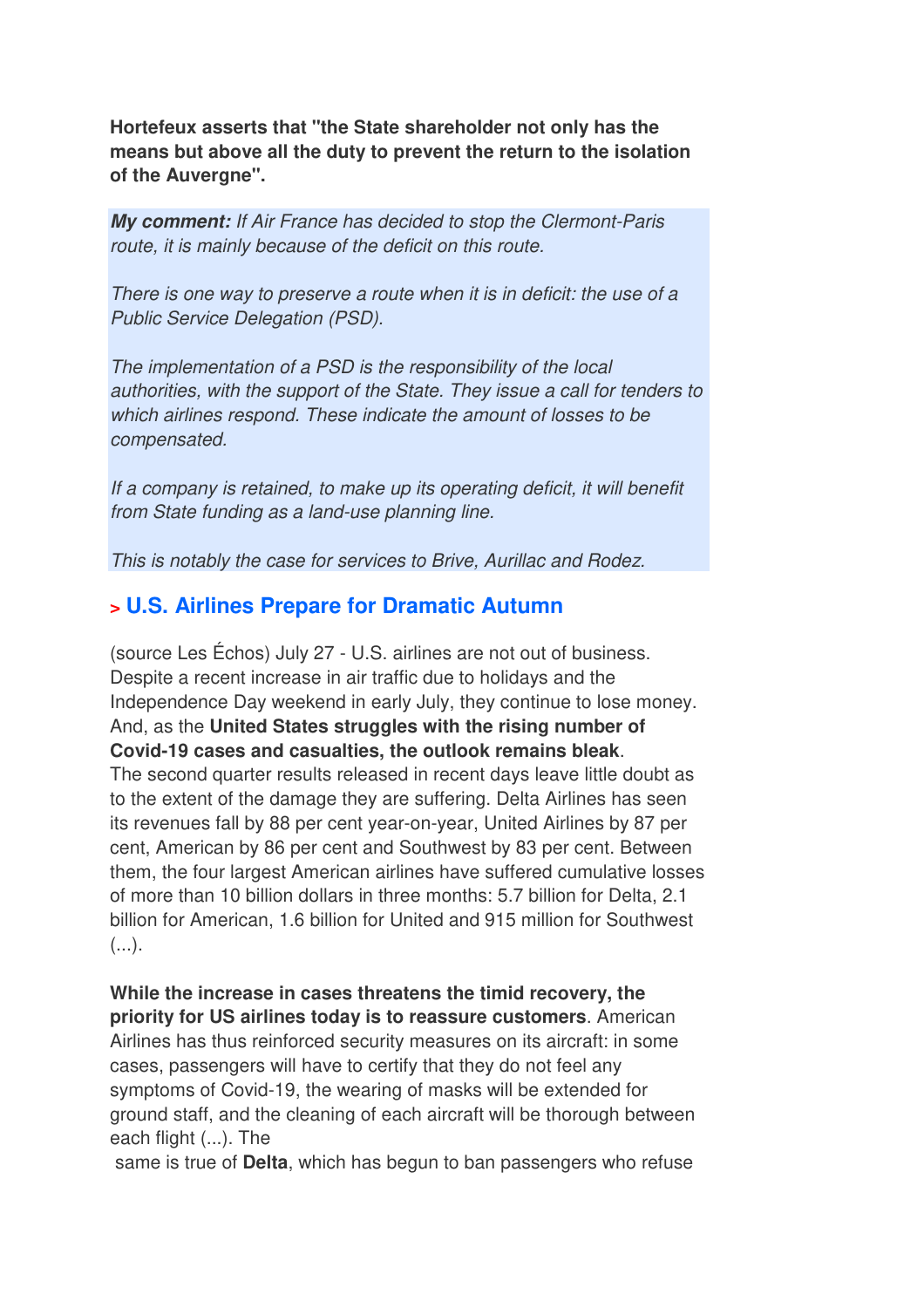to wear masks from its aircraft. **Air France's partner and shareholder in the Sky Team alliance recorded its biggest loss since 2008.**

"Given the combined effects of the pandemic and its financial impact on the global economy, we believe it will take more than two years to see a sustainable improvement," said Delta's CFO, Paul Jacobson, during the presentation of the results. **At Delta, 17,000 employees, or 20 percent of the workforce, could take early retirement or negotiate their departure. "But it is too early to say that we can avoid layoffs," Jacobson** said.

**Most airlines are unlikely to avoid them. They cannot do so before 1 October,** according to the terms of the agreement with the federal government, which made the first aid to the sector conditional on maintaining jobs. **But some are already anticipating this, once that deadline has passed.** If air traffic does not resume, United has already warned its employees that it could lay off 36,000 workers, or 45 percent of its U.S. workforce, by October 1. At American, 25,000 employees would be under threat. Some of them could be rehired once the situation returns to normal. Southwest has also recognized that without improvement, it will have to operate on a "different scale" in the future....

**My comment:** *The increase of Covid-19 cases in the US is bad news for US airlines. Their domestic market is their primary source of profit.* 

*This is also bad news for the main European airlines, Lufthansa, British Airways and Air France and KLM, which make a large part of their profits on Europe-US routes.* 

*British Airways and Lufthansa are the most exposed; the North Atlantic represents more than 50% of their long-haul business.*

#### **> Brussels Airlines regains "long-term prospects" thanks to its rescue plan**

(source AFP) 25 July - (...) **The agreement reached on Tuesday between the Belgian federal government, Lufthansa and Brussels Airlines provides for a 290 million euro loan from the Belgian state and a 170 million euro capital injection by Lufthansa,** which will cover "part of the losses incurred" by the company. Brussels Airlines intends to use this money to finance its restructuring plan, which provides for the elimination of a quarter of its workforce, i.e. around 1,000 positions (...).

"The government stabilisation plan enables the Belgian airline to overcome the unprecedented crisis caused by the coronavirus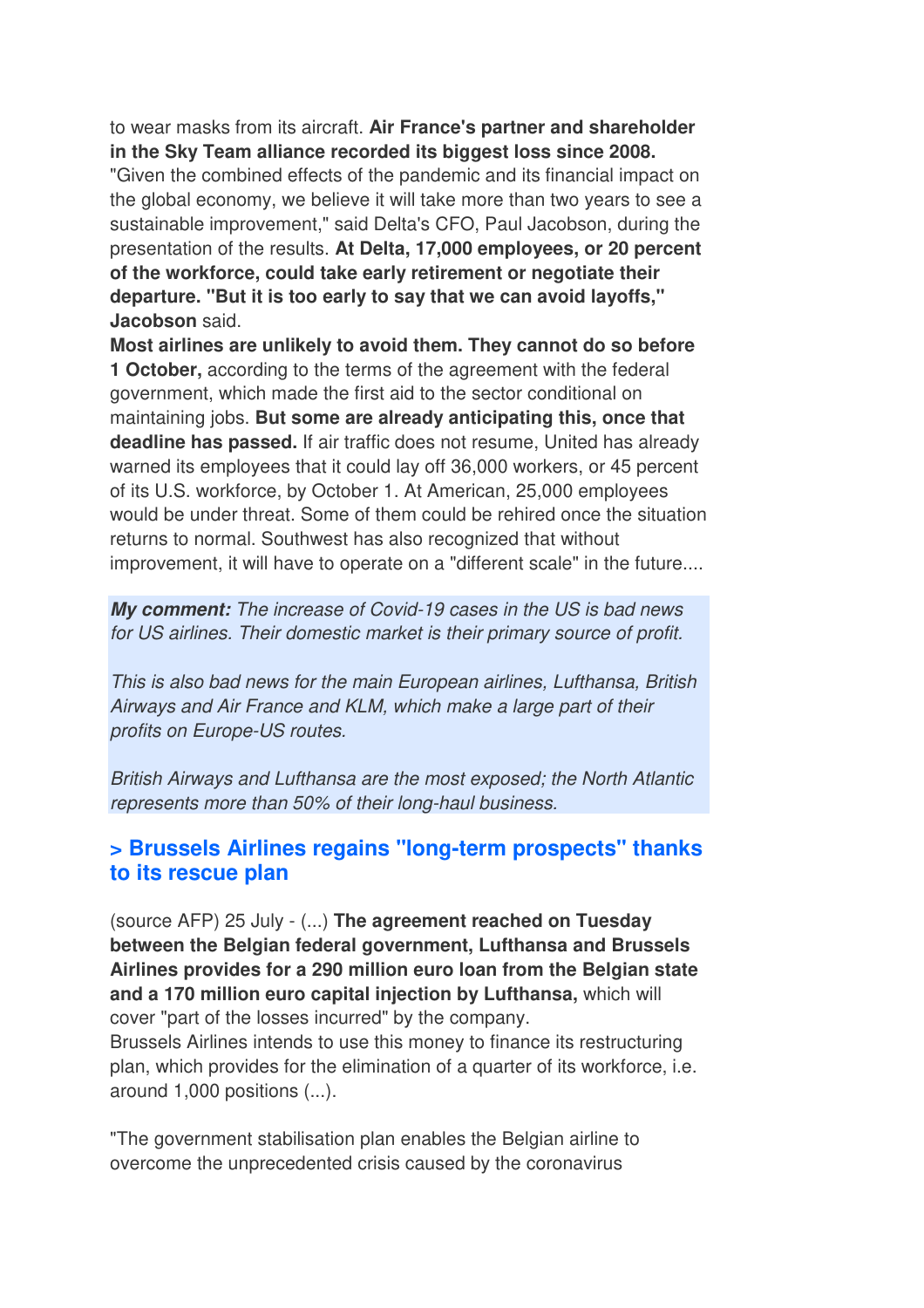pandemic and to create a sustainable future," Brussels Airlines said in a statement on Friday.

The agreement has yet to be endorsed by the German Economic Stabilisation Fund and the European Commission.

**My comment:** *Brussels Airlines is the last of the Lufthansa Group companies to receive financial support after Swiss in May (EUR 1.6 billion), Lufthansa at the end of May (EUR 9 billion) and Austrian in June (EUR 600 million).*

**> The "new" Alitalia will have a fleet reduced by almost 40% > The "new" Alitalia will have a fleet reduced by almost 40% > The "new" Alitalia will have a fleet reduced by almost 40% > The "new" Alitalia will have a fleet reduced by almost 40% > The "new" Alitalia will have a fleet reduced by almost 40% > The "new" Alitalia will have a fleet reduced by almost 40% > The "new" Alitalia will have a fleet reduced by almost 40% > The "new" Alitalia will have a fleet reduced by almost 40% > The "new" Alitalia will have a fleet reduced by almost 40% > The "new" Alitalia will have a fleet reduced by almost 40% > The "new" Alitalia will have a fleet reduced by almost 40% > The "new" Alitalia will have a fleet reduced by almost 40% > The "new" Alitalia will have a fleet reduced by almost 40% > The "new" Alitalia will have a fleet reduced by almost 40% > The "new" Alitalia will have a fleet reduced by almost 40%**

(source Air & Cosmos) 22 July - The situation is taking shape for the new Alitalia. **Government representatives announced** in the Italian press **that the new nationalised air carrier would have a maximum fleet of 70 aircraft, a reduction of almost 40% compared to the 113 aircraft that still operated for Alitalia last year**. The fleet reduction is a request from European regulators who estimate that the company would carry 40% less passenger traffic in 2021 than before the Covid-19 crisis.

The new company is expected to employ 6,500 people, 4,000 fewer than the old Alitalia. However, Italian Minister of Economic Development Stefano Patuanelli said there would be no layoffs. **The European authorities specify that the new airline's structure will have to show a "discontinuity" in relation to the old company, so that the Italian State aid will not be considered anti-competitive**.

**> Ryanair had the most difficult quarter in its 35-year**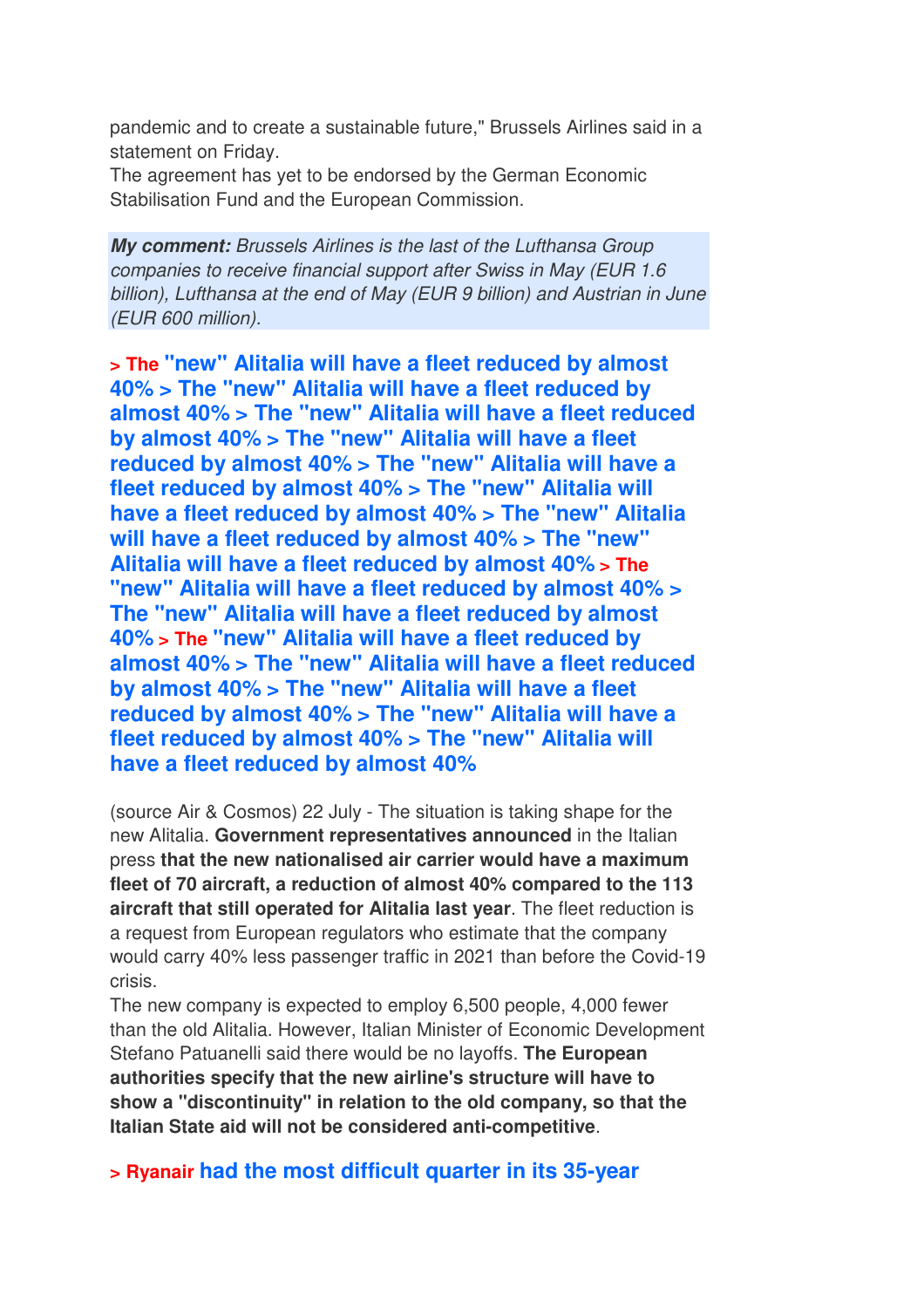## **history**

(source AFP) 27 July - **Ryanair announced on Monday that it had suffered a net loss of 185 million euros between April and June,** the first quarter of its postponed financial year, due to the paralysis of air traffic caused by the (...).

The number of passengers carried was reduced to almost nil at 0.5 million, compared with 42 million in the first quarter a year earlier when it had made a net profit of 243 million euros (...).

Ryanair has resumed its flights since 1 July, a crucial period with holiday departures and a month in which the company should be operating at 40% of its usual capacity, before increasing its capacity to 70% in September (...).

To cope with the shock of the pandemic and a demand that should be depressed for a while, **the group recently announced a restructuring plan that involves the elimination of 3,000 jobs, i.e. 15% of its workforce** (...).

**The group says it has one of the strongest cash positions in the sector,** at EUR 3,9 billion, which it is preserving by reducing costs and expenditure.

**Ryanair said it was unable to give a target for results for the year and explained that a second wave of Covid-19s in the autumn in Europe was its main fear at the moment.** 

 However, it expects a lower loss in the second quarter compared to the previous quarter due to the recovery in traffic.

**My comment:** *Ireland's low-cost company is the first to sound the alarm about the resumption of the pandemic in Europe. The stock market effect was immediate (see stock market press review below).*

#### **> Air Austral and Air Madagascar separate**

(source Le Point) 24 July - **Air Austral and Air Madagascar have just signed a memorandum of understanding on 21 July 2020 ratifying Air Austral's definitive exit from Air Madagascar's capital**. The Malagasy State and the Cnaps (Caisse nationale de prévoyance sociale) officially take over the control and governance of the company based at Antananarivo-Ivato International Airport (...).

In 2017, the strategic partnership agreement provided for Air Austral to acquire a 34% stake in the Malagasy airline (eventually 49%). However, it appears that the capital was not fully paid by Air Austral, a public company of Reunion Island, financed by the taxpayer ... **The extent of**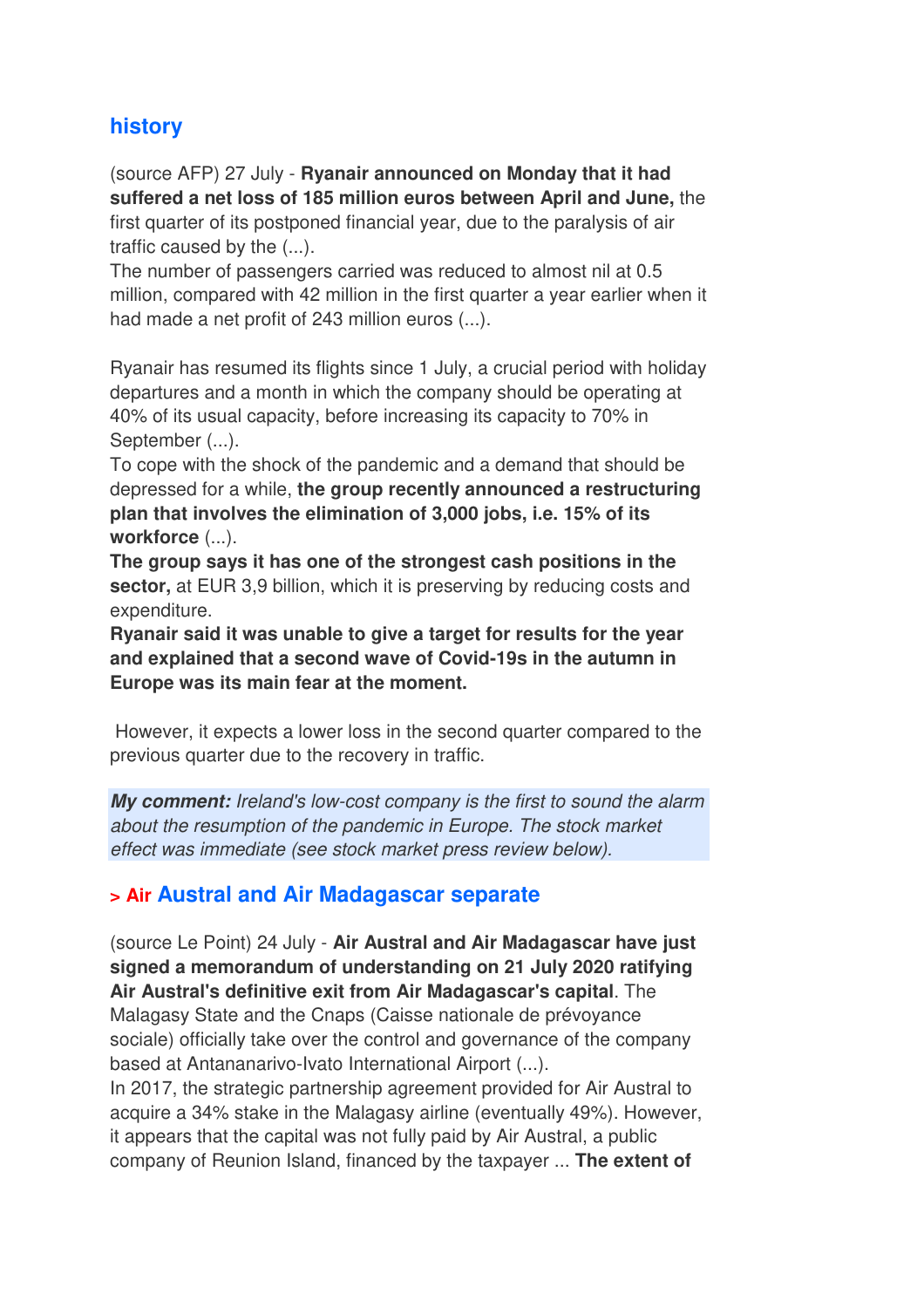**Air Madagascar's deficit is said to have been underestimated** .... **The extent of Air Madagascar's deficit is said to have been underestimated (...). In addition to the Malagasy government's procrastination, the extent of Air Madagascar's deficit is said to have been underestimated (...). Admittedly, it had (somewhat) ruled out competition by abolishing the traffic rights of the French company Corsair. But it also took a step backwards by giving flight authorisations to the very powerful African company Ethiopian Airlines**. The possibility for Air Austral to obtain worldwide traffic rights thanks to its partner was therefore a dream (...).

 In addition to the debts estimated at \$88 million, the appeal judgment of \$46 million to be paid to Air France following the judgment of the Paris Commercial Court concerning the rental arrears of the Airbus A340 is suspended. To date, due to the health situation in Madagascar, Air Madagascar's traffic to France has not resumed (...).

**My comment:** *The task of turning around Air Madagascar has proved to be insurmountable for Air Austral, Reunion's public company.*

#### **> The Boeing 737 MAX not back in the sky until mid-October?**

(source Capital) July 23 - Boeing will have to wait a little longer before its 737 MAX can take to the skies again. According to information reported in particular by The Seattle Times, the aircraft should not take off again before the middle of October at the earliest. The reason? In **addition to the other steps underway as part of the aircraft recertification process, the Federal Aviation Administration (FAA) will give the public no less than 45 days to review Boeing's updates**. Updates that have contributed to changes to the stall protection system and pilot training for the 737 MAX. The FAA announced its decision on July 21, in a press release, stating that it will soon make public the changes made by Boeing, including the long-awaited changes to the MCAS software, the same software involved in the fatal accidents on Lion Air and Ethiopian Airlines flights. These modifications (...) will be the subject of observation and comments from pilots, but also from engineers, operators, and possibly the families of the victims and political leaders, the American daily specifies.

After these 45 days, the FAA should take "a few weeks" to study the remarks and comments observed. **Experts in the sector estimate that a total of 30 to 60 days would be needed to put the entire fleet of 737 MAX back into service**. The fleet has been grounded for nearly 20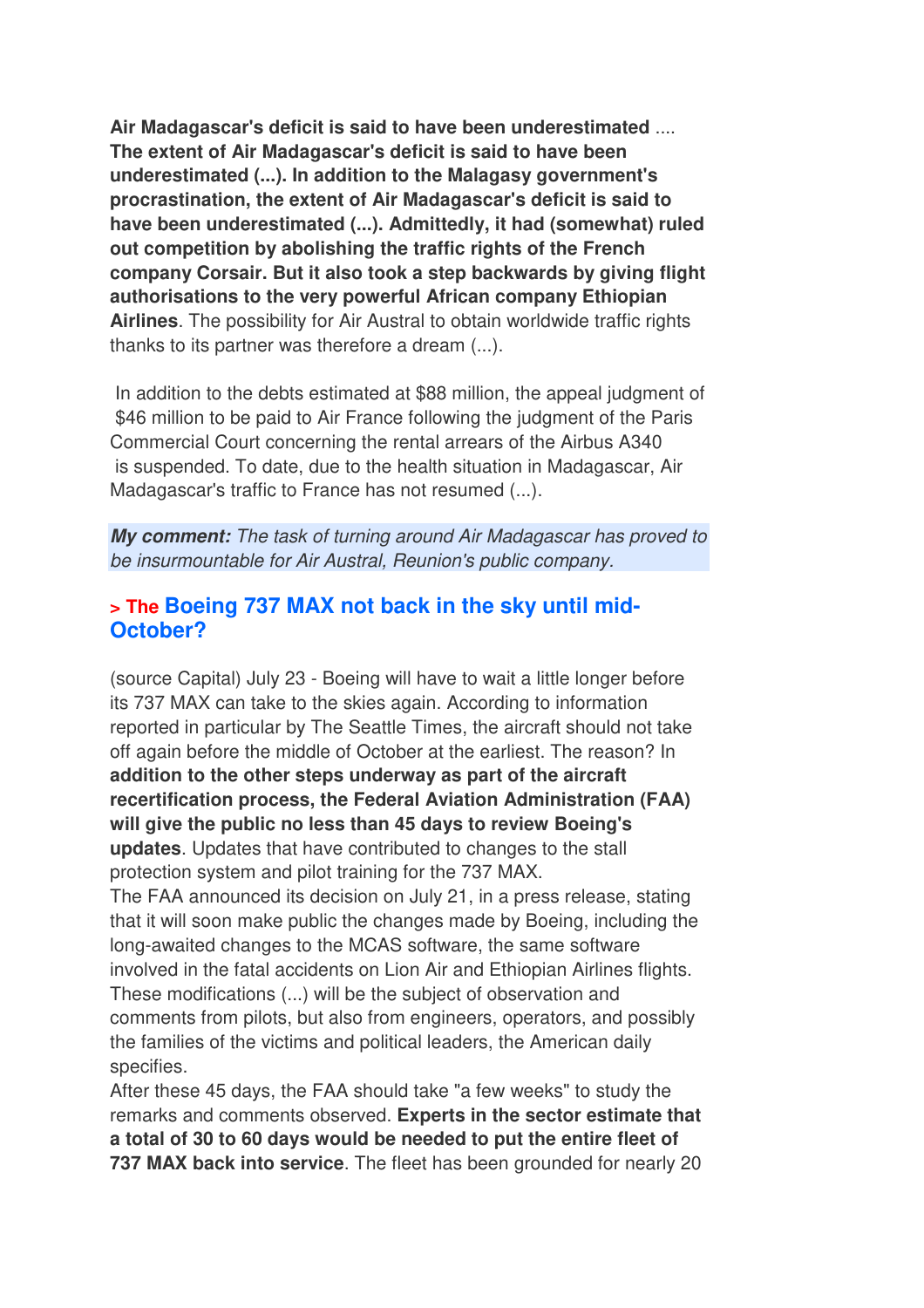months now.... **A crisis that has had a major impact on Boeing: its order book has shed no less than 800 737 MAX.**

# **Stock Exchange Press Review**

### **> Air France KLM: backs off in Ryanair's wake**

(source Boursier com) July 27 - In the last positions of the SBF120, **Air France KLM cedes 3.4% to 3.8 euros in the** wake of **Ryanair,** which abandons more than 8% in London. The low-cost airline **reported a 'rather gloomy' publication, evoking fears of a second wave of Covid-19s and local containment measures on the Old Continent.** It expects to lose money again in the three months to the end of September after a loss of 185 million euros in the three months to the end of June.

**The unexpected decision taken by the United Kingdom to introduce a "fourteen" for all travellers from Spain arriving in the UK is also having a major impact on the whole sector**. Nor did the UK government on Monday rule out taking action against France and Germany if there is an increase in the number of cases in these two countries.

**My comment:** *Uncertainty about the pace of recovery in air transport activity is growing.* 

*Ryanair's announcement, combined with the unexpected decision by the UK to introduce a "fourteen" for all travellers from Spain, has led to a fall in the share prices of most European airlines.*

# **End of press review**

#### **> My comment on the evolution of the Air France-KLM share price**

**The Air France-KLM share** closed **at 3.785 euros on** Monday 27 July. **It is down sharply by -8.42%** over one week, as is the case for most airlines (see article above) .

Before the coronavirus epidemic, the Air France-KLM share was at 9.93 euros. Since the beginning of April, it has fluctuated between 4 and 5 euros.